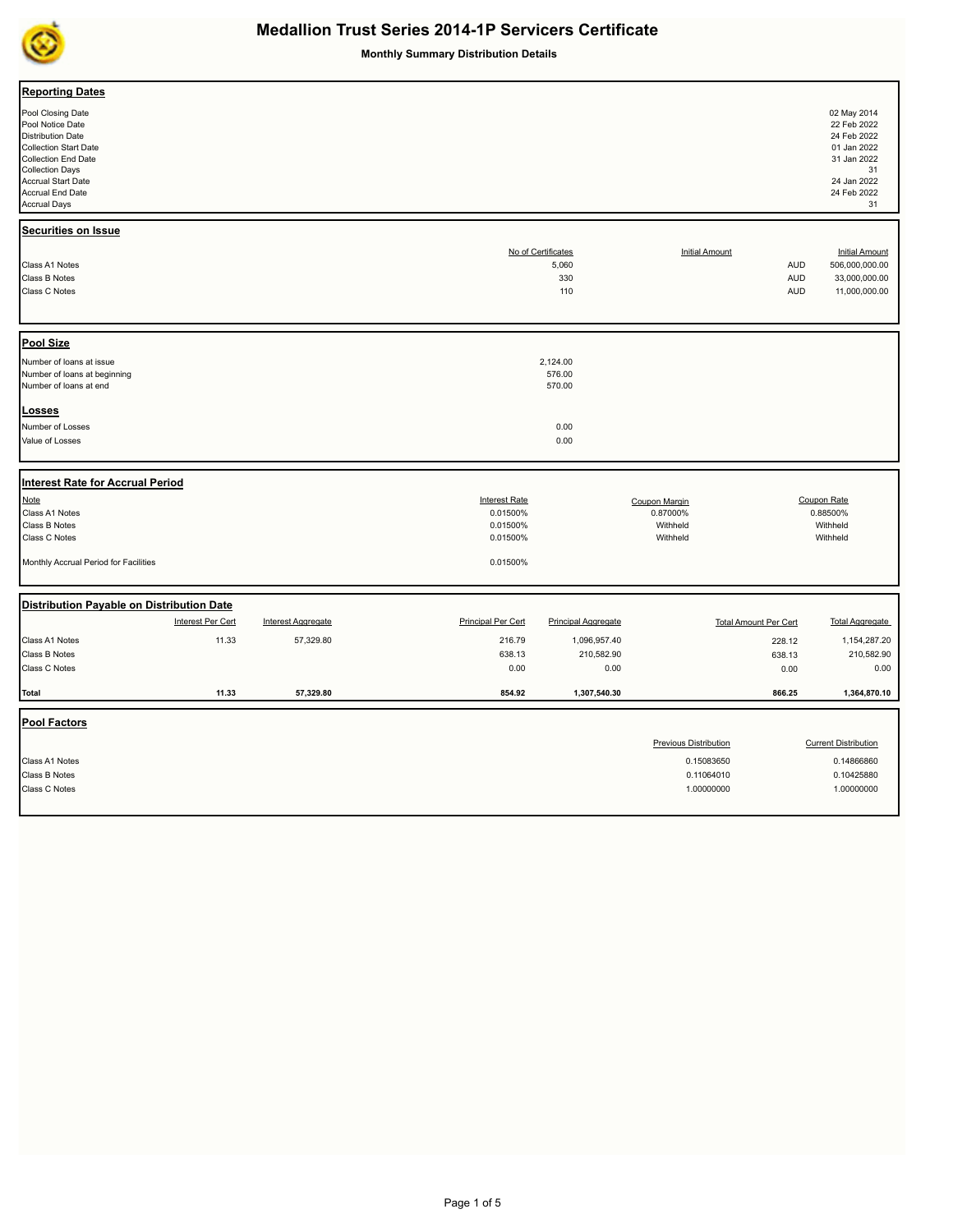

**Monthly Summary Distribution Details**

## **Monthly Cashflow Working Sheet**

|                                             | Aggregate  |
|---------------------------------------------|------------|
| FCC + Offset Total                          | 259,554.31 |
| Other Income                                | 0.00       |
| Interest On Collections                     | 22.67      |
| Available Distribution Amount               | 259,576.98 |
| Other Taxes                                 | 0.00       |
| Trustee and Manager Fees                    | 2,783.31   |
| Servicing Fee                               | 19,284.62  |
| <b>Liquidity Commitment Fee</b>             | 2,675.34   |
| <b>Support Facility</b>                     | 119,498.68 |
| <b>FCC Other Creditors</b>                  | 100.30     |
| Other Expense                               | 78.02      |
| <b>Liquidity Repayment Amount</b>           | 0.00       |
| A1 Coupon                                   | 57,329.80  |
| <b>B</b> Coupon                             | n/a        |
| Principal Draw Repayment Amount             | 0.00       |
| Principal Charge Off Reimbursement          | 0.00       |
| Extraordinary Reserve Draw Repayment Amount | 0.00       |
| C Coupon                                    | n/a        |
| Arranging Fee                               | 0.00       |
| Required Distribution Amount                | 241,610.77 |
| Income shortfall                            |            |
| <b>Liquidity Facility Draw</b>              | 0.00       |
| <b>Principal Draw</b>                       | 0.00       |
| Extraordinary Expense Draw                  | 0.00       |
| Income Carryover Amount                     | 0.00       |
| Principal Chargeoff Unreimbursement         | 0.00       |
| Principal Chargeoff                         | 0.00       |
| Total Principal Chargeoff Reimbursement Due | 0.00       |
|                                             |            |

## **Payment Allocation Cascade**

|                                                | <b>Due Amount</b> | <b>Available Amount</b> | <b>Paid Amount</b> |
|------------------------------------------------|-------------------|-------------------------|--------------------|
| Available Distribution Amount                  |                   |                         | 259,576.98         |
| Principal Draw                                 |                   |                         | 0.00               |
| <b>Liquidity Draw</b>                          |                   |                         | 0.00               |
| Extraordinary Expense Draw                     |                   |                         | 0.00               |
| Available Funds                                |                   |                         | 259,576.98         |
| Other Taxes                                    | 0.00              | 259,576.98              | 0.00               |
| Trustee and Manager Fees                       | 2,783.31          | 259,576.98              | 2,783.31           |
| Servicing Fee                                  | 19,284.62         | 256,793.67              | 19,284.62          |
| <b>Liquidity Commitment Fee</b>                | 2,675.34          | 237,509.05              | 2,675.34           |
| <b>Support Facility</b>                        | 119,498.68        | 234,833.71              | 119,498.68         |
| <b>FCC Other Creditors</b>                     | 100.30            | 115,335.03              | 100.30             |
| Other Expense                                  | 78.02             | 115,234.73              | 78.02              |
| <b>Liquidity Repayment Amount</b>              | 0.00              | 115,156.71              | 0.00               |
| A1 Coupon                                      | 57,329.80         | 115,156.71              | 57,329.80          |
| <b>B</b> Coupon                                | n/a               | 57,826.91               | n/a                |
| Principal Draw Repayment Amount                | 0.00              | 50,804.51               | 0.00               |
| Principal Charge Off Reimbursement             | 0.00              | 50,804.51               | 0.00               |
| Extraordinary Reserve Draw Repayment Amount    | 0.00              | 50,804.51               | 0.00               |
| C Coupon                                       | n/a               | 50,804.51               | n/a                |
| Arranging Fee                                  | 0.00              | 17,966.21               | 0.00               |
| Total Income Carryover Amount                  |                   | 0.00                    |                    |
| <b>Total Principal Chargeoff Reimbursement</b> |                   |                         | 0.00               |
| <b>Excess Distribution</b>                     |                   |                         | 17,966.21          |
| Unpaid Facility Int Chg                        |                   |                         |                    |
| - Liquidity                                    |                   |                         | 0.00               |
| - Extraordinary Expense                        |                   |                         | 0.00               |
| Unpaid Security Interest Amount                |                   |                         |                    |
| - Class A1 Notes                               |                   |                         | 0.00               |
| - Class B Notes                                |                   |                         |                    |

- Class C Notes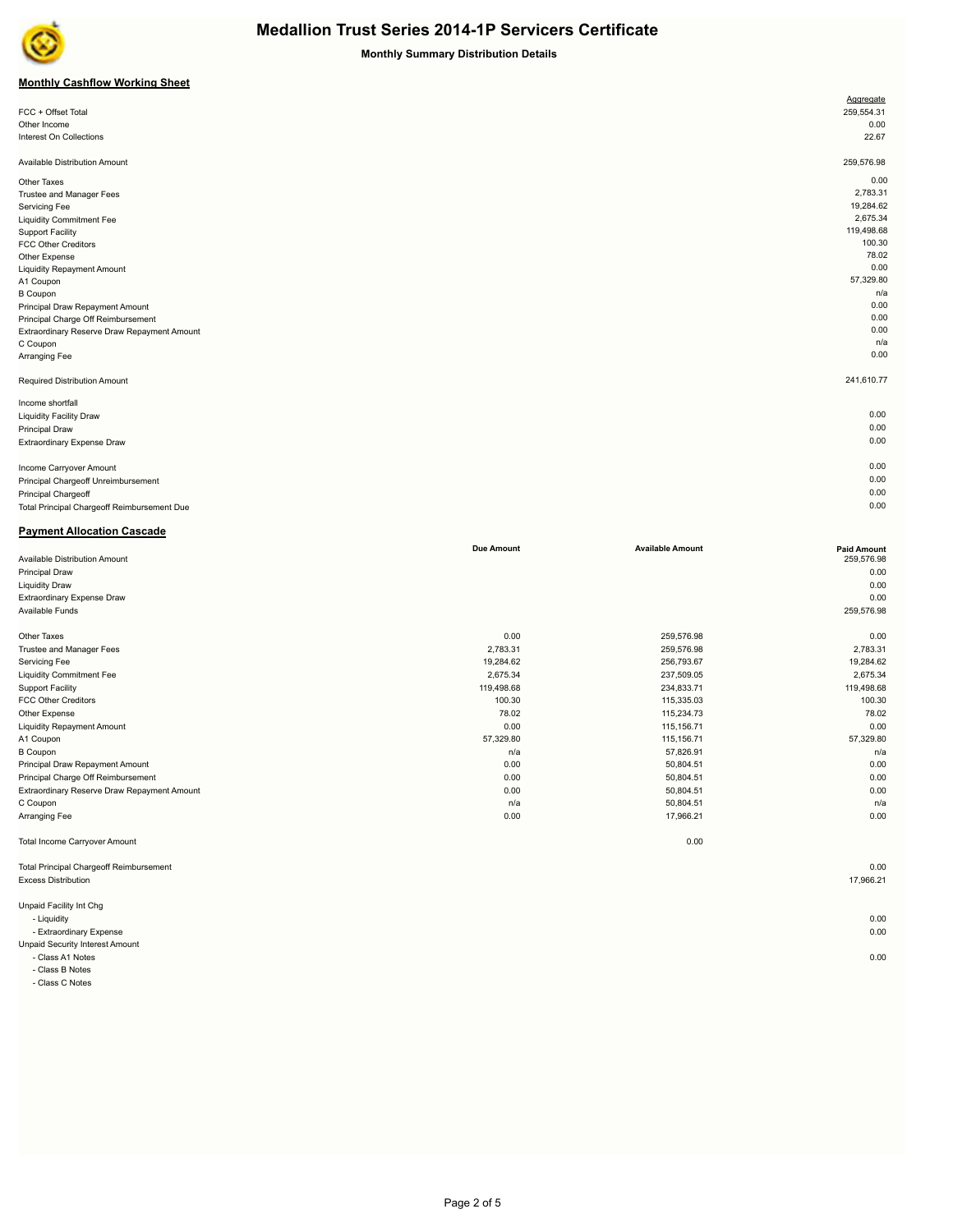

**Monthly Summary Distribution Details**

| <b>Facilities Outstanding</b> |  |
|-------------------------------|--|
|-------------------------------|--|

| Liquidity Commitment Facility Limit         | 3,500,000.00 |
|---------------------------------------------|--------------|
| Beginning Liquidity Commitment Facility     | 3,500,000.00 |
| Previous Liquidity Facility Draw            | 0.00         |
| Repayment of Liquidity Facility             | 0.00         |
| <b>Liquidity Facility Draw</b>              | 0.00         |
| <b>Ending Liquidity Commitment Facility</b> | 3,500,000.00 |
| <b>Beginning Principal Draw</b>             | 0.00         |
| Previous Principal Draw                     | 0.00         |
| Repayment of Principal Draw                 | 0.00         |
| Principal Draw                              | 0.00         |
| <b>Ending Principal Draw</b>                | 0.00         |
| ExtraOrdinary Expense Facility Limit        | 150,000.00   |
| Beginning ExtraOrdinary Expense Facility    | 150,000.00   |
| Previous ExtraOrdinary Expense Draw         | 0.00         |
| Repayment of ExtraOrdinary Expense Facility | 0.00         |
| ExtraOrdinary Expense Draw                  | 0.00         |
| Ending ExtraOrdinary Expense Facility       | 150,000.00   |
|                                             |              |

| <b>Coupon and Principal Distribution Worksheet</b>    | <b>Per Certificate</b> | Aggregate |
|-------------------------------------------------------|------------------------|-----------|
| <b>Class A1 Notes</b>                                 |                        |           |
| Unpaid Security Coupon (after last distribution date) | 0.00                   | 0.00      |
| Interest on Unpaid Security Coupon                    | 0.00                   | 0.00      |
| Security Coupon                                       | 11.33                  | 57,329.80 |
| <b>Total Coupon</b>                                   | 11.33                  | 57,329.80 |
|                                                       |                        |           |
| Unpaid Security Coupon (after last distribution date) |                        |           |
| Interest on Unpaid Security Coupon                    |                        | 0.00      |
| Security Coupon                                       |                        | 57,329.80 |
| Coupon Payable                                        | 11.33                  | 57,329.80 |
| Unpaid Security Coupon                                |                        | 0.00      |
|                                                       |                        |           |

**Class B Notes**<br>Unpaid Security Coupon (after last distribution date) Interest on Unpaid Security Coupon Security Coupon Total Coupon

#### Unpaid Security Coupon (after last distribution date)

Interest on Unpaid Security Coupon Security Coupon Coupon Payable Unpaid Security Coupon

#### **Class C Notes**

Unpaid Security Coupon (after last distribution date) Interest on Unpaid Security Coupon Security Coupon Total Coupon

### Unpaid Security Coupon (after last distribution date)

Interest on Unpaid Security Coupon Security Coupon Coupon Payable

Unpaid Security Coupon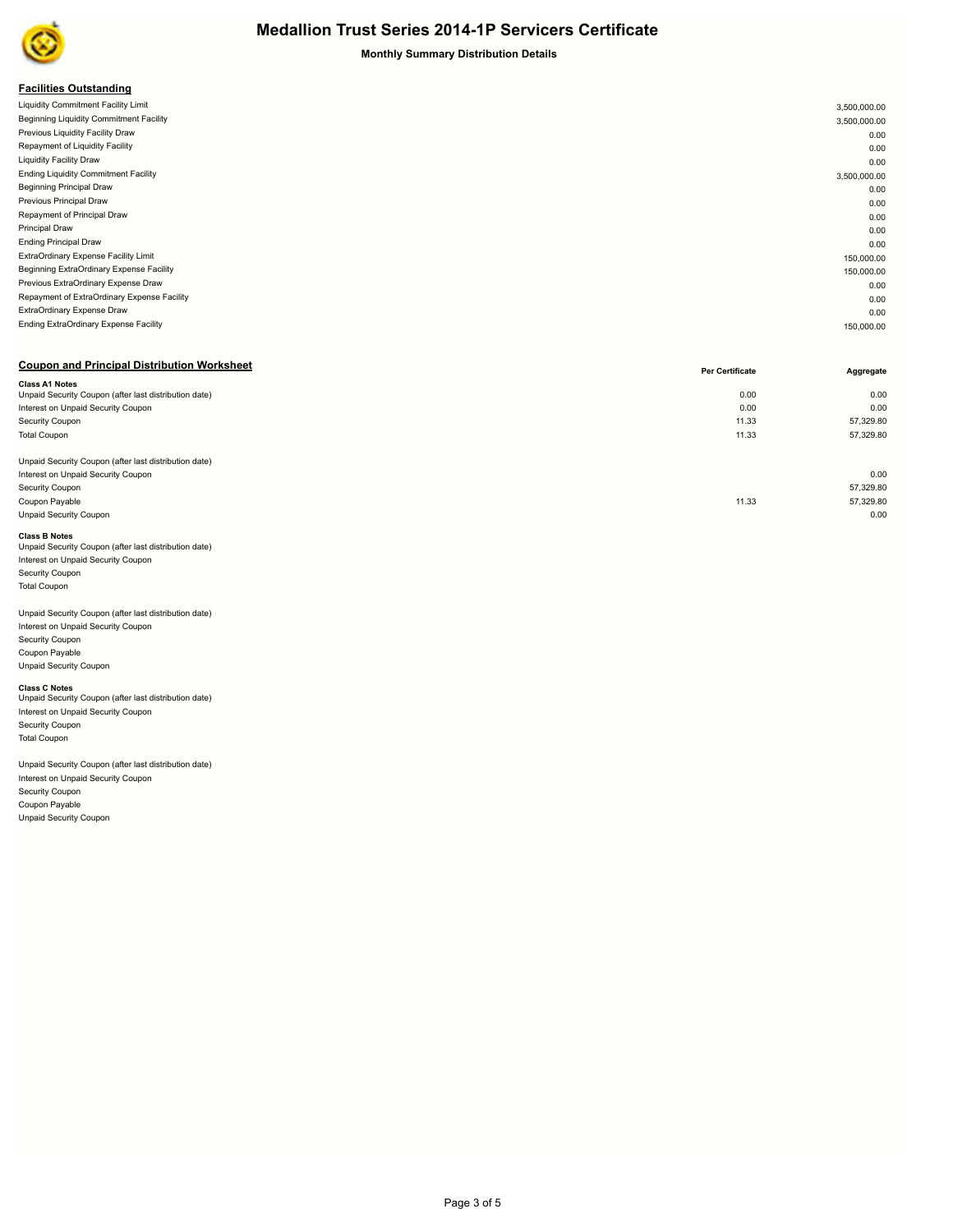

**Monthly Summary Distribution Details**

## **Principal Amount**

| .                                                                     |               |  |
|-----------------------------------------------------------------------|---------------|--|
| <b>Principal Collection</b>                                           | 2,150,246.16  |  |
| plus Repurchases                                                      | 0.00          |  |
| less Total Customer Redraw                                            | $-842,697.59$ |  |
| plus Redraw Bond Issue This Month                                     | 0.00          |  |
| Aggregate Principal Damages from Seller & Servicer                    | 0.00          |  |
| Principal Chargeoff Reimbursement                                     |               |  |
| - Class A1 Notes                                                      | 0.00          |  |
| - Class B Notes                                                       | 0.00          |  |
| - Class C Notes                                                       | 0.00          |  |
| <b>Principal Rounding</b>                                             | 41.11         |  |
|                                                                       |               |  |
| Scheduled Principal Amount                                            | 247,150.45    |  |
| Unscheduled Principal Amount - Principal Prepayment                   | 1,171,042.29  |  |
| Unscheduled Principal Amount - Full Prepayment                        | 732,053.42    |  |
| Unscheduled Principal Amount - less Redraws + Chargeoff Reimbursement | 1,060,398.12  |  |
|                                                                       |               |  |
| Total Available Principal Amount for Redraw Bonds                     | 1,307,589.68  |  |
|                                                                       |               |  |
| Principal Rounding b/f                                                | 41.11         |  |
| Total Unscheduled Principal Amount                                    | 1,060,398.12  |  |
| <b>Total Scheduled Principal Amount</b>                               | 247,150.45    |  |
| Previous Principal Carryover Amount                                   | 0.00          |  |
| Total Available Principal Amount for Notes                            | 1,307,589.68  |  |
| Net Principal Draw                                                    | 0.00          |  |
| Net Total Available Principal Amount for Notes                        | 1,307,589.68  |  |

| <b>Principal Allocation</b>              | <b>Certificate Amount</b> | Aggregate       |
|------------------------------------------|---------------------------|-----------------|
| Class A Percentage via Stepdown          |                           | 0.00            |
| Class A1 Principal Payment               | 216.79                    | 1,096,957.40    |
| Class B Principal Payment                | 638.13                    | 210,582.90      |
| Class C Principal Payment                | 0.00                      | 0.00            |
| Principal rounding c/f                   |                           | 49.38           |
| Outstanding Principal - beginning period |                           | 90,824,351.19   |
| less Principal Repayment                 |                           | $-2,150,246.16$ |
| plus Total Customer Redraw               |                           | 842,697.59      |
| less Principal Losses                    |                           | 0.00            |
| <b>Plus Substitutions</b>                |                           | 0.00            |
| Outstanding Principal - Closing period   |                           | 89,516,802.62   |
|                                          |                           |                 |

## **Principal Losses**

| <b>Principal Losses</b>                                      | 0.00 |
|--------------------------------------------------------------|------|
| Principal Draw Amount - Pool Mortgage Insurance Policy       | 0.00 |
| Principal Draw Amount - Individual Mortgage Insurance Policy | 0.00 |
| Net Principal Losses                                         | 0.00 |
| Principal Chargeoff                                          | 0.00 |
| - Class A1 Notes                                             | 0.00 |
| - Class B Notes                                              | 0.00 |
| - Class C Notes                                              | 0.00 |
|                                                              |      |
| <b>Class A1 Notes</b>                                        |      |
| Beginning Unreimbursed Principal Chargeoffs                  | 0.00 |
| Principal Chargeoff                                          | 0.00 |
| Principal Chargeoff Reimbursement                            | 0.00 |
| Ending Unreimbursed Principal Chargeoffs                     | 0.00 |
| <b>Class B Notes</b>                                         |      |
| Beginning Unreimbursed Principal Chargeoffs                  | 0.00 |
| Principal Chargeoff                                          | 0.00 |
| Principal Chargeoff Reimbursement                            | 0.00 |
| Ending Unreimbursed Principal Chargeoffs                     | 0.00 |
| <b>Class C Notes</b>                                         |      |
| Beginning Unreimbursed Principal Chargeoffs                  | 0.00 |
| <b>Principal Chargeoff</b>                                   | 0.00 |
| Principal Chargeoff Reimbursement                            | 0.00 |
| <b>Ending Unreimbursed Principal Chargeoffs</b>              | 0.00 |